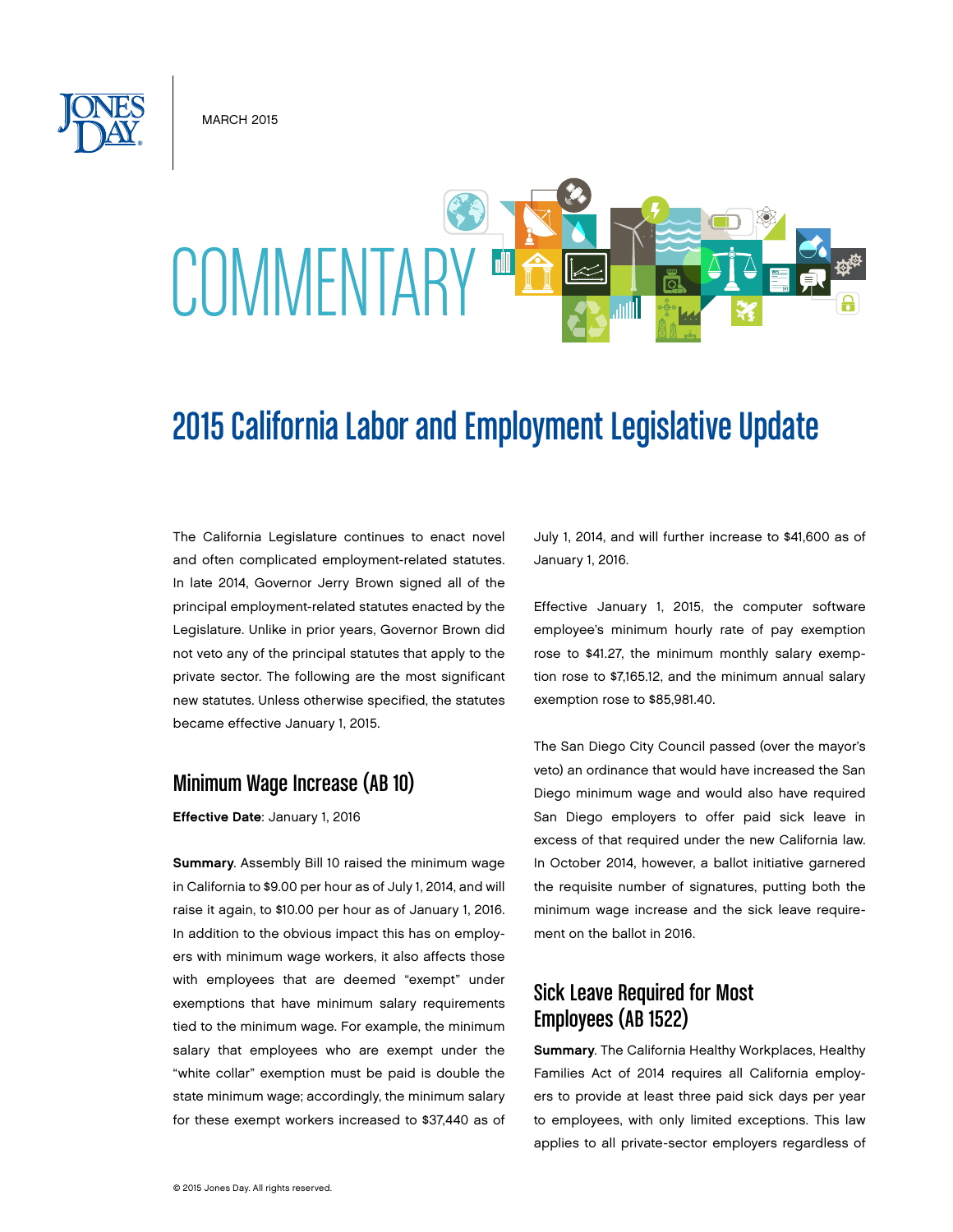size and to all state, county, and municipal employers. The Act's provisions for the accrual and use of paid sick days becomes effective on July 1, 2015.

The California Division of Labor Standards Enforcement (the "Labor Commissioner") has issued a set of frequently asked questions, as well as an updated "Wage Theft Form" that must be used when hiring non-exempt employees. Additionally, the Act contains posting, recordkeeping, and notification requirements that, according to the Labor Commissioner, are effective January 1, 2015. The Labor Commissioner's FAQ sheet, form notice, and sample poster are available on the [website for the](http://www.dir.ca.gov/dlse/ab1522.html)  [California Division of Labor Standards Enforcement](http://www.dir.ca.gov/dlse/ab1522.html) ("DLSE").

Covered Employees. The Act grants the right to take paid sick leave to all "employees"—exempt and non-exempt alike—who, on or after July 1, 2015, work in California for 30 or more days within a year. The Act excludes only a few categories of employees, including most employees covered by specified collective bargaining agreements that already provide for paid sick leave, in-home health care or supportive services employees, and certain individuals employed as flight deck or cabin crew members by an air carrier subject to the Railway Labor Act.

Permissible Uses of Sick Leave. Paid sick days may be used for the diagnosis, care, or treatment of an existing health condition or preventive care for an employee or the employee's family member. "Family members" include a child, foster child, stepchild, legal ward, a child to whom the employee stands in *loco parentis*, a parent (biological, adopted, or foster parent), stepparent, legal guardian, spouse, registered domestic partner, grandparent, grandchild, sibling, or a person who stood in *loco parentis* when the employee was a minor child. The Act also requires that sick leave be available for use by an employee who is a victim of domestic violence, sexual assault, or stalking.

Amount and Accrual of Paid Sick Leave; Limitations on Use of Paid Sick Leave. The Act requires that employers permit exempt and non-exempt employees to accrue paid sick days at the rate of at least one hour of paid sick leave per every 30 hours worked, or approximately 8.7 sick days per year for a full-time employee. The Act by its terms does not limit the amount of paid sick time an employee may accrue. However,

it permits employers to limit the use of paid sick days to 24 hours or three days in each year of employment.

Employees who work 30 or more days within a year from commencement of employment are entitled to accrue and use paid sick leave. An employee is entitled to use accrued sick leave beginning on the 90th day of employment.

The Act further requires that accrued paid sick days carry over from year to year, but it provides two provisos. First, the employer may limit the amount of carried-over, accrued paid leave to 48 hours or six days, as long as the employer does not otherwise limit the employee's right to accrue and use paid sick leave. Second, the Act permits employers to avoid carryovers by granting 24 hours or three days of accrued sick leave at the beginning of each year.

The Act generally gives employees the right to determine how much paid sick leave they need to use. While sick leave may be used in increments of less than a full day, employers may establish a reasonable minimum increment, not to exceed two hours, for the use of paid sick leave.

Effect on Existing Sick Leave or PTO Plans. Many employers already have sick leave or "personal time off" ("PTO") plans that comply with most or all of the statute, but an employer should not assume that its sick leave or PTO plan satisfies the statute. For those employers, the employer's current plan will be deemed to satisfy the statute, and no additional leave accrual is required, if the employer (i) makes available the required amount of leave to be used for the same purposes as the Act, including paid sick leave for absences occasioned by the employee's illness, the illness of a child, spouse, parent, stepparent, grandparent, grandchild, sibling, or certain other family members, and for absences occasioned by the employee's status as a victim of domestic violence; (ii) the employer's plan provides for paid leave at the same rate of pay as the employee normally earns during regular work hours; and (iii) the employer's plan permits the carryover of paid sick leave and an accrual rate no less favorable than required by the statute.

Existing sick leave or personal time off plans will also be deemed to comply with the accrual/carryover requirements if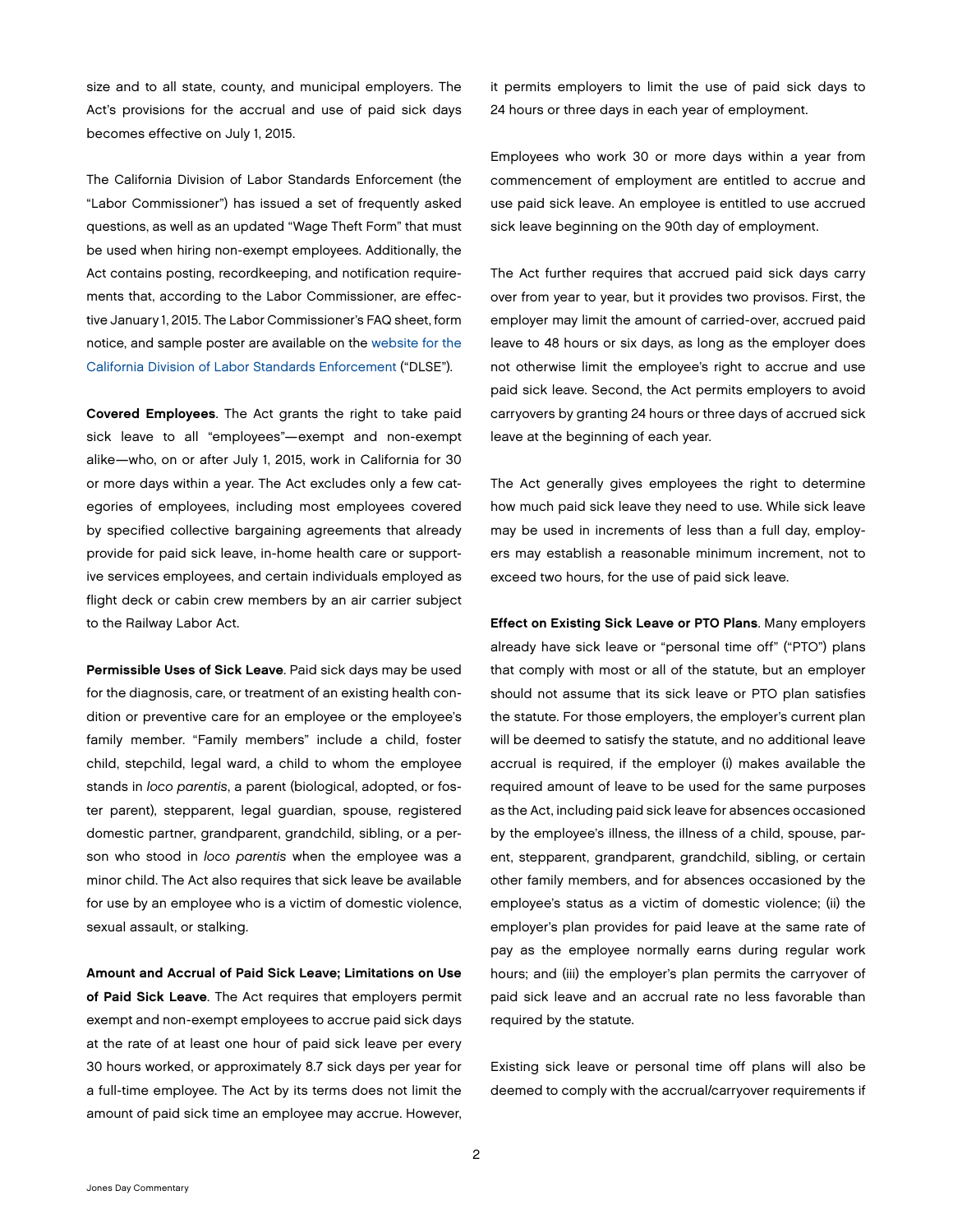the plan provides no less than 24 hours or three days of paid sick leave or the equivalent for each year of employment.

*Note*: Employers should not assume that their sick leave or personal time off plans comply with the new statute simply because they provide for as much as or more accrual and carryover than required. The existing plans must also permit the use of sick leave for all of the statutorily defined purposes, and the rate of pay for sick leave must comply with the statute (which can be significant for employees paid by commission or who have multiple hourly rates of pay).

No Payment of Accrued Sick Leave on Termination (Usually).

Generally, sick leave pursuant to the Act need not be paid on termination of employment (discharge, quitting, or retirement). However, many employers' current personal time off plans are treated under California law as the equivalent of vacation pay. Accrued, unused leave under those plans must be paid at the time of termination of employment.

If an employee separates from employment and is rehired by the employer within one year from the date of separation, previously accrued and unused pay sick days must be reinstated. The employee being rehired is entitled to use the previously accrued but unused paid sick days and to accrue additional paid sick days based on the date of rehire.

Rate of Pay for Paid Sick Leave. The rules for payment of nonexempt employees are straightforward. Hourly employees are paid according to their hourly rate of pay. For employees paid by methods where the wages fluctuate (e.g., commission, piece rate, multiple hourly rates, etc.), the rate of pay for paid sick leave is determined by dividing the employee's total wages for all full pay periods for 90 days of employment before taking the sick leave by the total hours worked in those periods, excluding overtime premiums.

Sick leave taken by an employee must be paid no later than the payday for the next regular payroll period after the sick leave was taken.

Notice Requirements. The Act contains notice rules for employers and employees. For employees, the Act's notice rules are straightforward: Employees must provide reasonable advance notice of the use of paid sick leave if the reason for the paid sick leave is foreseeable. If the need for the paid sick leave is not foreseeable, employees need only provide notice of the need for leave as soon as practicable.

The notice rules for employers are more onerous, given the panoply of notice rules with which California employers must already comply.

First, the Act obligates California employers to display yet another poster in a conspicuous place in the workplace. The poster, an exemplar of which has been created by the Labor Commissioner, must: explain that employees are entitled to accrue, request, and use paid sick days; describe the amount of sick days employers must provide; and explain terms for use of paid sick days.

Second and with respect to newly hired non-exempt employees, the Act requires employers to update their Wage Theft Prevention Act notices to confirm that non-exempt employees may accrue and use sick leave, have "a right to request and use accrued paid sick leave," "may not be terminated or retaliated against for using or requesting the use of accrued paid sick leave," and have "the right to file a complaint against an employer who retaliates."

Third, and with respect to *all* current employee, the Act obligates employers to provide written notice of the amount of paid sick leave available or paid time off that the employer provides in lieu of sick leave, either on the employee's itemized wage statement or in a separate writing provided on the designated paid date with the employer's payment of wages. This creates an obligation to notify all employees every pay period of the amount of sick leave or paid time off that can be used for purposes stated in the Act. Failure to do so can result in penalties as discussed below.

Recordkeeping Rules. The Act obligates employers to keep records for at least three years documenting the hours worked and paid sick leave days accrued and used by each employee. The Labor Commissioner must be allowed access to these records, and the employer must make the records available to an employee upon request in accordance with the provisions of California Labor Code Section 226. If the employer does not maintain such records, it cannot enforce the three-day annual usage and six-day maximum accrual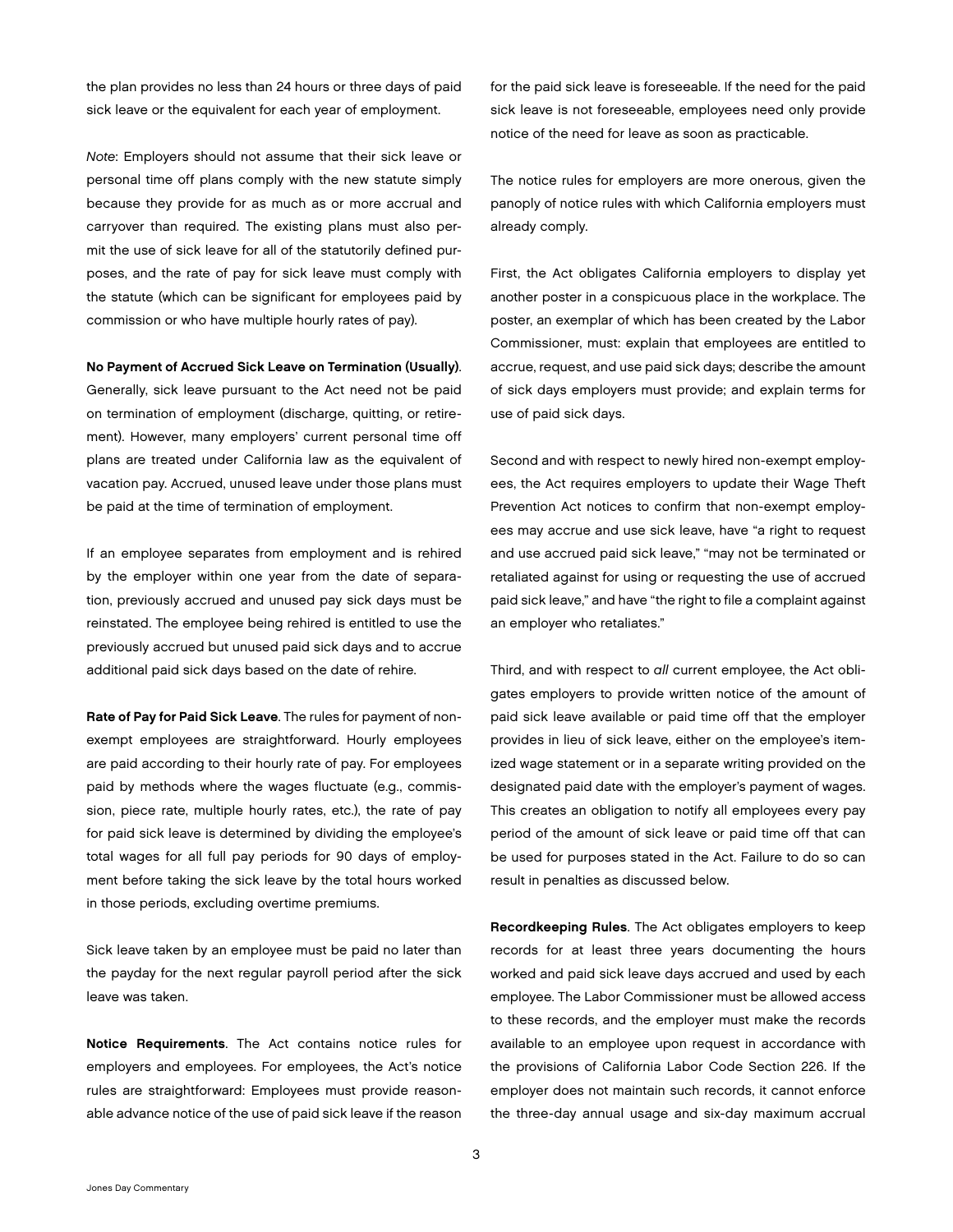"caps" unless it shows the employee's actual usage, or the existence of those caps, by "clear and convincing evidence."

Anti-Retaliation Provision. The Act includes a provision that an employer may not discriminate against an employee for using accrued sick leave, attempting to exercise the right to use accrued sick days, filing a complaint with the Labor Commissioner or alleging a violation of the Act, cooperating in an investigation or prosecution of an alleged violation of the Act, or opposing any "policy or practice or act that is prohibited" by the Act. Further, the anti-retaliation provision creates a rebuttable evidentiary presumption of unlawful retaliation if an employer denies an employee the right to use the accrued sick days or discharges, threatens to discharge, demotes, suspends, or otherwise discriminates against an employee within 30 days of (i) the filing of a complaint by the employee with the Labor Commissioner or "alleging a violation" of the Act, (ii) cooperation of an employee with an investigation or prosecution of an alleged violation of the Act, or (iii) "opposition" by the employee to a policy, practice, or act that is prohibited by the Act.

Enforcement and Remedies. The Act contains no provision for a private right of action. Instead, the Act states that "the Labor Commissioner shall enforce this Article, including investigating an alleged violation, and ordering of appropriate temporary relief to mitigate the violation or to maintain the status quo pending the completion of a full investigation or hearing.…"

The Act contains penalty provisions. If paid sick days are unlawfully withheld, the employer must pay the amount unlawfully withheld multiplied by three, or \$250, whichever is greater, but no more than an aggregate penalty of \$4,000. If the violation of the Act results in "other harm" to the person such as a discharge from employment, the penalty may include \$50 for each day or portion thereof that a violation occurred or continued, but not to exceed \$4,000. The Labor Commissioner or the Attorney General may bring a civil action in court against an employer who violates the Act and may seek legal or equitable relief, such as reinstatement, back pay, and reasonable attorneys' fees. It is unclear whether private parties may seek such penalties under the Labor Code Private Attorney Generals Act ("PAGA").

Effective Date. Although the accrual/sick leave usage provision states that accrual need not begin until July 1, 2015, there is no provision in the statute for the effective date of the paystub disclosure, posting, notification, and recordkeeping requirements. The apparent intent of the Act is that the disclosure, posting, and related requirements would also be effective as of July 1, 2015. However, the Labor Commissioner has opined that the posting, notification, paystub disclosure, and recordkeeping requirements are effective January 1, 2015. There may be litigation in court over the effective date of those provisions. Despite the lack of clarity on the effective date of these provisions, we recommend that employers comply with the posting, notification, paystub disclosure, and recordkeeping requirements as of January 1, 2015.

Sick Leave Legislation in Certain California Cities. Several California cities have already enacted similar mandatory paid sick leave laws. These include San Francisco, San Diego, and Long Beach (for certain hotel employees). The Act contains an anti-preemption provision that allows cities or other municipalities to establish different, more generous paid sick leave requirements.

No Effect on Other Paid or Unpaid Leave Statutes. The Act does not affect the employer's obligations under other statutes that provide for other forms of paid or unpaid time off, such as the California Family Rights Act, the California paid family leave provisions of the Unemployment Insurance Code, and various statutes requiring unpaid leave for victims of crimes or domestic violence, or for jury duty or other purposes.

## Joint Employer Liability for Wage and Hour Violations of Labor Provider (AB 1897)

Effective Date: January 1, 2015.

Summary. In response to a perceived need to hold employers accountable "for serious violations of workers' rights, committed by their own labor suppliers, to workers on their premises," as well as a perceived need to "incentivize the use of responsible contractors, rather than a race to the bottom," the Legislature enacted AB 1897 to impose significant new joint employer liabilities on private sector employers for violation of certain California labor laws committed by "labor contractors."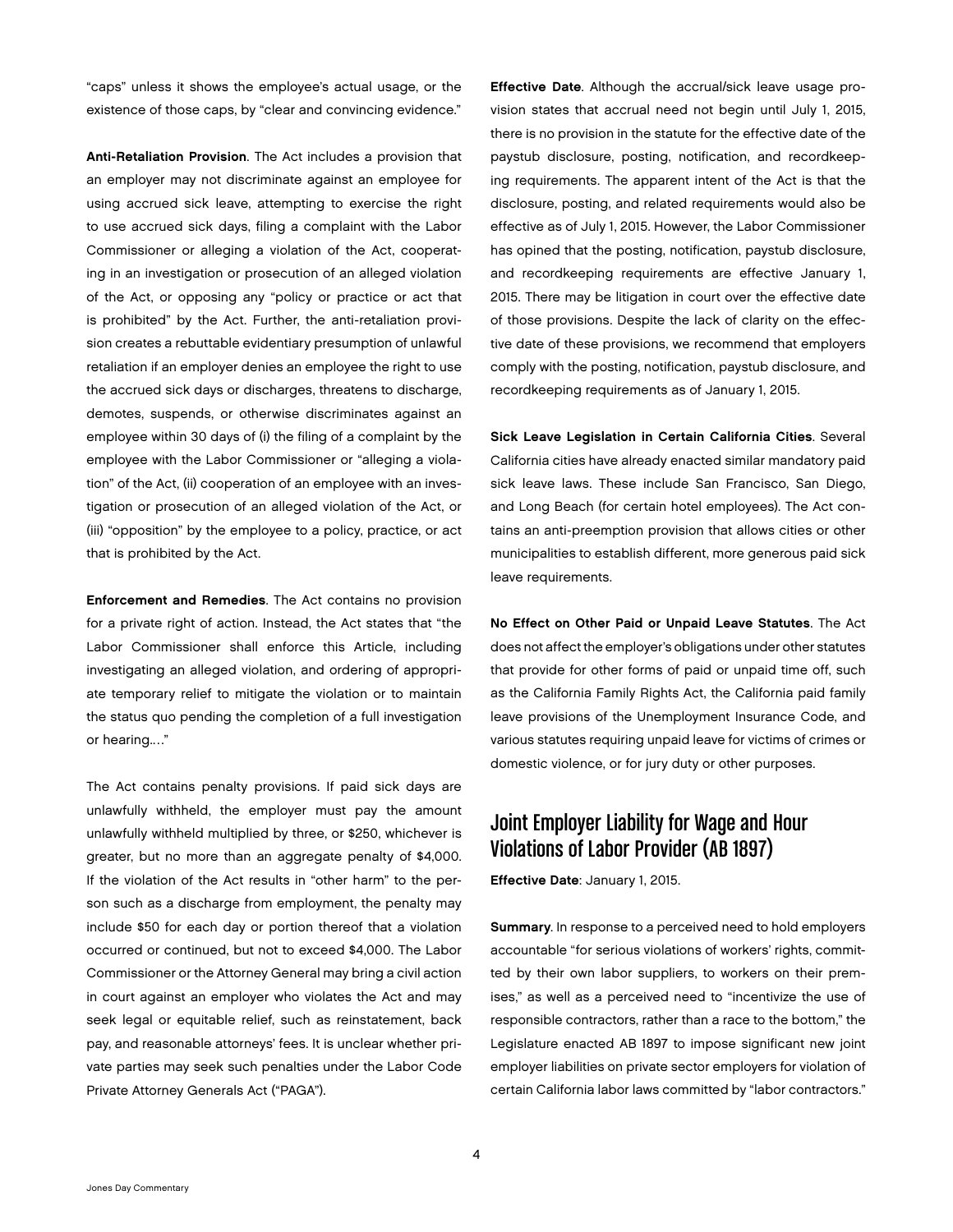The statute does not apply when the workers provided are exempt from the payment of overtime compensation.

Specifically, AB 1897 creates a new section 2810.3 to the California Labor Code, which will require "client employers" to share with their "labor contractors" the obligation and liability for paying wages to workers. AB 1897 also prohibits a client employer from shifting to its labor contractor the legal obligation to maintain a safe workplace as required by Cal-OSHA. The term "client employer" is defined to include business entities that, within their "usual course of business," obtain work from a labor contractor. The term "labor contractor" is defined to include an individual or entity that supplies a company with workers to perform labor within the company's dayto-day business operations.

We expect to see disputes and litigation concerning whether the work performed by contractor or staffing company employees is within the "client employer's" "usual course of business." The statute defines "usual course of business" as "the regular and customary work of a business, performed within or upon the premises or work site of the client employer."

The new employer liability rules do not apply to workers provided by nonprofit community-based organizations, apprenticeship programs, motion picture payroll services companies, or third parties in certain employee leasing agreements that contractually obligate the employer to assume all of the civil legal responsibility and liability that exists under the new law.

AB 1897 exempts from coverage: (i) employers with a workforce of fewer than 25 workers, (ii) a business entity with five or fewer workers provide by labor contractors at any given time, (iii) the state or any political subdivision of the state, (iv) employers that are not motor carriers of property based solely on the employers' use of a third-party motor carrier of property with interstate or intrastate operating authority to ship or receive freight, (v) motor carriers of property, (vi) cable providers, (vii) motor club services, (viii) nonprofit community organizations, (ix) labor organizations, apprenticeship programs, or hiring halls operated pursuant a collective bargaining agreement, (x) motion picture payroll services, and (xi) third parties engaged in an employee leasing arrangement under the California Workers' Compensation Experience Rating Plan, if the employee leasing arrangement

contractually obligates the client employer to assume all civil legal responsibility and civil liability.

Indemnification provisions are permitted under AB 1897. The bill does not prohibit employers from agreeing to any otherwise lawful remedies against labor contractors for indemnification from liability created by acts of the labor contractor. Similarly, labor contractors will have the same opportunity to contract with employers for indemnification.

Prior to implementation of this statute, employers typically could be held liable only for employment law violations committed by third-party staffing agencies if aggrieved employees could establish the existence of a joint employment relationship between the employer and the agency. For liabilities created by AB 1897, this is no longer the case. Now, aggrieved employees can directly sue "client employers" as long as they provide notice of the alleged violations 30 days prior to filing suit. Before filing a civil action against the labor contractor's customer, a worker (or a representative on behalf of the worker) must provide 30 days' notice to the customer of the alleged violations.

The new statute authorizes the Labor Commissioner, the Division of Occupational Safety and Health, and the Employment Development Department to adopt necessary regulations and rules to administer and enforce the bill's provisions.

## Discrimination Prohibited Against Employees Because of Driver's Licenses Issued to Undocumented Citizens (AB 1660)

Effective Date: January 1, 2015.

Summary. AB 1660 provides that an employer may not discriminate or refuse to hire a person because of the method by which the person obtained a driver's license. The statute amends the Fair Employment and Housing Act ("FEHA") to prohibit discrimination against an individual because he or she holds or present a driver's license issued under Vehicle Code Section 12801.9, except as specified. Such licenses are issued to persons who lack documentation necessary to be employed in the United States. It also adds subdivision (v) to Government Code Section 12926, specifying that national origin discrimination includes discrimination on the basis of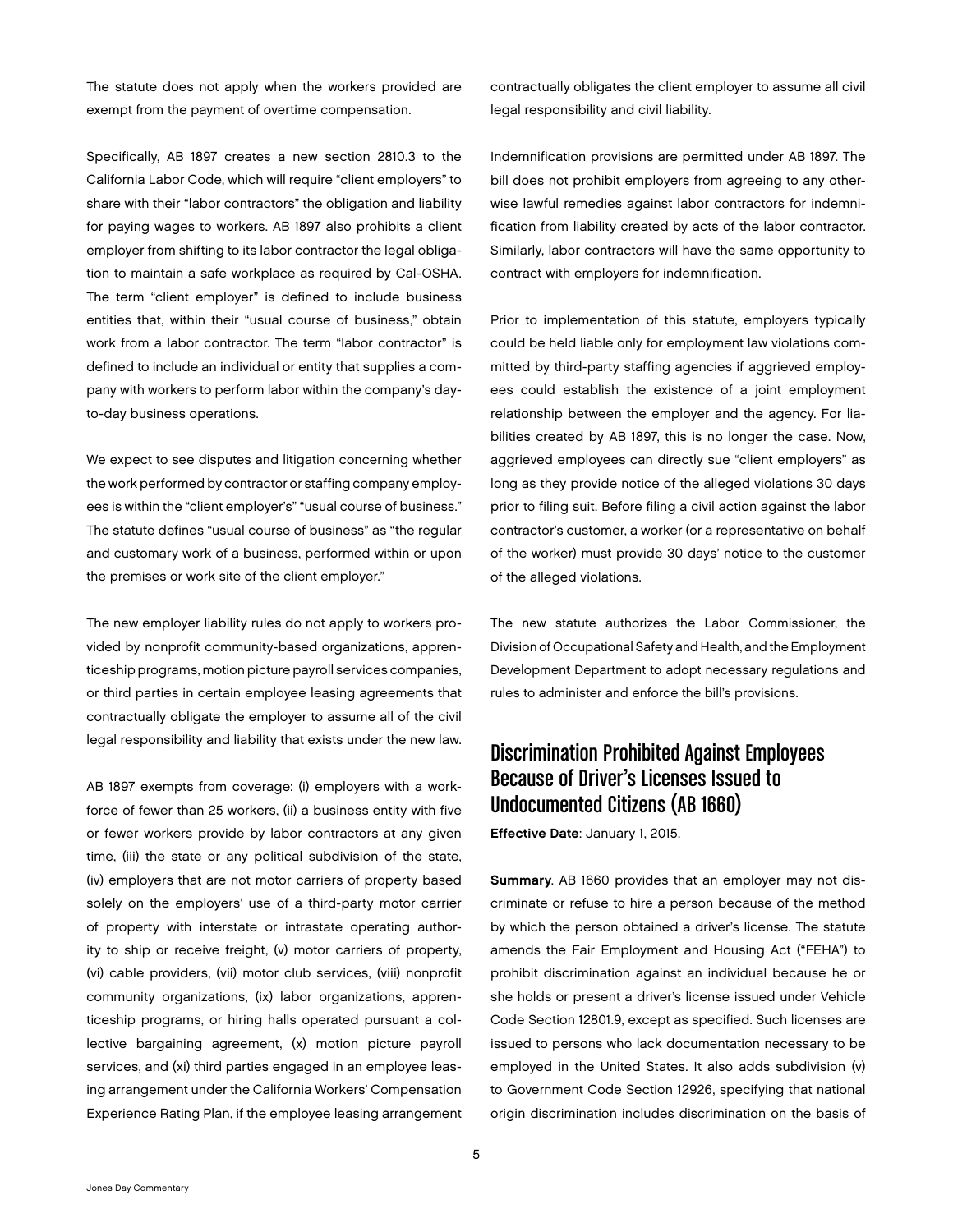possessing a driver's license, and prohibits a governmental authority or its agent from discriminating against an individual because he or she holds or presents a specified license.

This law does not affect an employer's obligations to obtain information required under federal law to determine identity and authorization to work, and it provides that actions taken by an employer that are required by the federal Immigration and Nationality Act would not violate this law.

#### Mandatory Anti-Harassment Training Must Include "Abusive Conduct" (AB 2053)

Effective Date: January 1, 2015.

Summary. FEHA currently requires employers with 50 or more employees to provide at least two hours of sexual harassment training for supervisors in California every two years. AB 2053 amends the FEHA to now require that such training include the prevention of "abusive conduct," even if the conduct is not based on a protected characteristic nor constitutes legally prohibited discrimination or harassment.

"Abusive conduct" is defined as "conduct of an employer or employee in the workplace, with malice, that a reasonable person would find hostile, offensive, and unrelated to an employer's legitimate business interests." The new law further defines "abusive conduct" as including "repeated infliction of verbal abuse, such as the use of derogatory remarks, insults, and epithets, verbal or physical conduct that a reasonable person would find threatening, intimidating or humiliating, or the gratuitous sabotage or undermining of a person's work performance." The law clarifies that a single act does not constitute abusive conduct, unless especially severe and egregious.

Notably, this statute does not make "abusive conduct" a prohibited activity under the FEHA.

# Prohibition Against Requiring "Waivers" for Various Civil Rights Claims (AB 2617)

Effective Date: January 1, 2015.

Summary. AB 2617 prohibits employers from requiring an individual to agree to arbitrate or waive the right to file a claim for an alleged violation of Civil Code Sections 51.7, 52, and 52.1 (primarily the Bane and Ralph Acts) as a condition of being able to provide, receive, or enter into a contract for goods or services. Under AB 2617, employers are also prohibited from refusing to contract with individuals who refused to waive such legal rights. The statute does not on its face apply to claims under FEHA or the Labor Code.

This bill applies only to "waivers" entered into on or after January 1, 2015, and does not apply to post-dispute agreements to arbitrate or to waive a claim. The statute is likely preempted by the Federal Arbitration Act and will likely be challenged judicially in the near future.

#### Protection for Harassment and Discrimination of Unpaid Interns and Volunteers (AB 1443)

Effective Date: January 1, 2015.

Summary. This bill expands the FEHA to prohibit harassment and discrimination of unpaid interns and volunteers on the same basis as it applies to employees. Specifically, the protections under the FEHA are expanded to the "selection, termination, training, or other treatment" of unpaid interns and individuals in a limited duration program providing unpaid work experience. AB 1443 similarly extends the existing religious belief accommodation requirements to unpaid interns and volunteer workers.

# Longer Limitations Period for Recovering Liquidated Damages for Unpaid Minimum Wages (AB 2074)

Effective Date: January 1, 2015.

Summary. AB 2074 extends the statute of limitations for liquidated damages for claims on unpaid minimum wages. Currently, California Labor Code Section 1194.2 authorizes a claim for "liquidated damages" equal to the unpaid wages plus interest in civil actions regarding minimum wage violations. Courts have reached varying and inconsistent holdings as to the applicable statute of limitation for such claims. AB 2074 amends Section 1194.2 to specify that the statute of limitations to pursue liquidated damages is the same as the statute of limitations for the underlying minimum wage claim (presumably, three years).